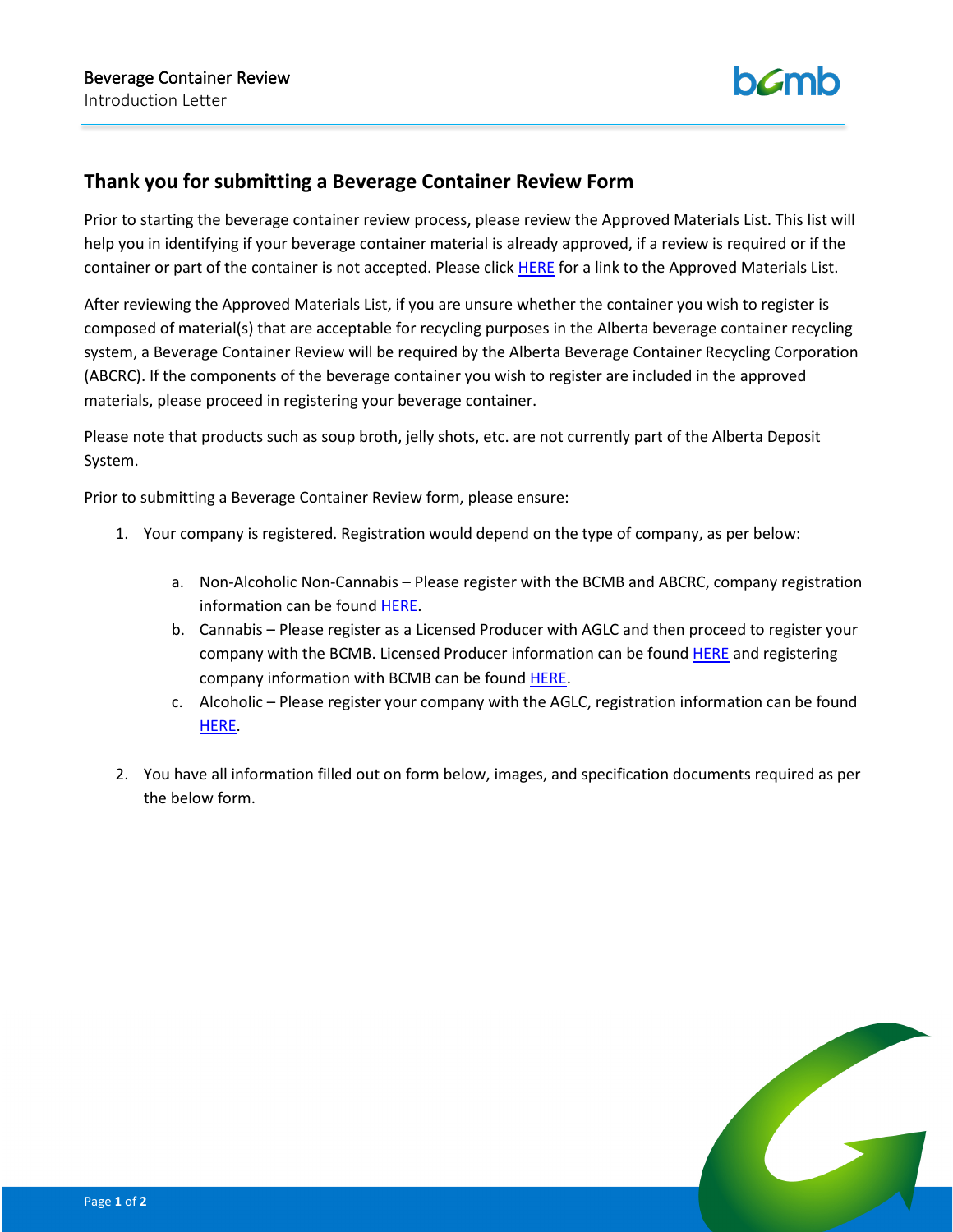

## **Beverage Container Review Process**

The Beverage Container Review process is as follows:

- 1. Complete the below form in its entirety. If any of the information is missing, the review of the beverage container cannot not take place.
- 2. Please e-mail the completed form to [containervalidation@abcrc.com](mailto:containervalidation@abcrc.com) along with a specification sheet and images of the beverage container that note the brand, flavor, size, material, and UPC-if applicable. *The review cannot take place if the specification sheet and images are not provided.*
- 3. A sample of the container (including labeling, cap, etc.) may be required as part of the review (if required, the ABCRC will advise). If required, please send the container to the ABCRC at the following mailing address:

Alberta Beverage Container Recycling Corporation (ABCRC) Attention: Container Validation 901 – 57 Avenue NE Calgary, Alberta T2E 8X9

- 4. ABCRC will confirm when the Beverage Container Review Form, supporting documentation and sample of the container have been received (if required). You can then expect to hear any updates from them regarding the review.
- 5. Once the review has been completed in its entirety, ABCRC will provide a letter indicating if the beverage container is composed of material(s) that are acceptable for recycling purposes in the Alberta beverage container recycling system or whether the beverage container has components that are not recyclable and that is being recommended that the container not be approved. This letter will also be provided to the BCMB.

If you have any questions regarding the Beverage Container Review process, please contact the ABCRC at [containervalidation@abcrc.com](mailto:containervalidation@abcrc.com) or 1 (403) 264 – 0170 ext. 245

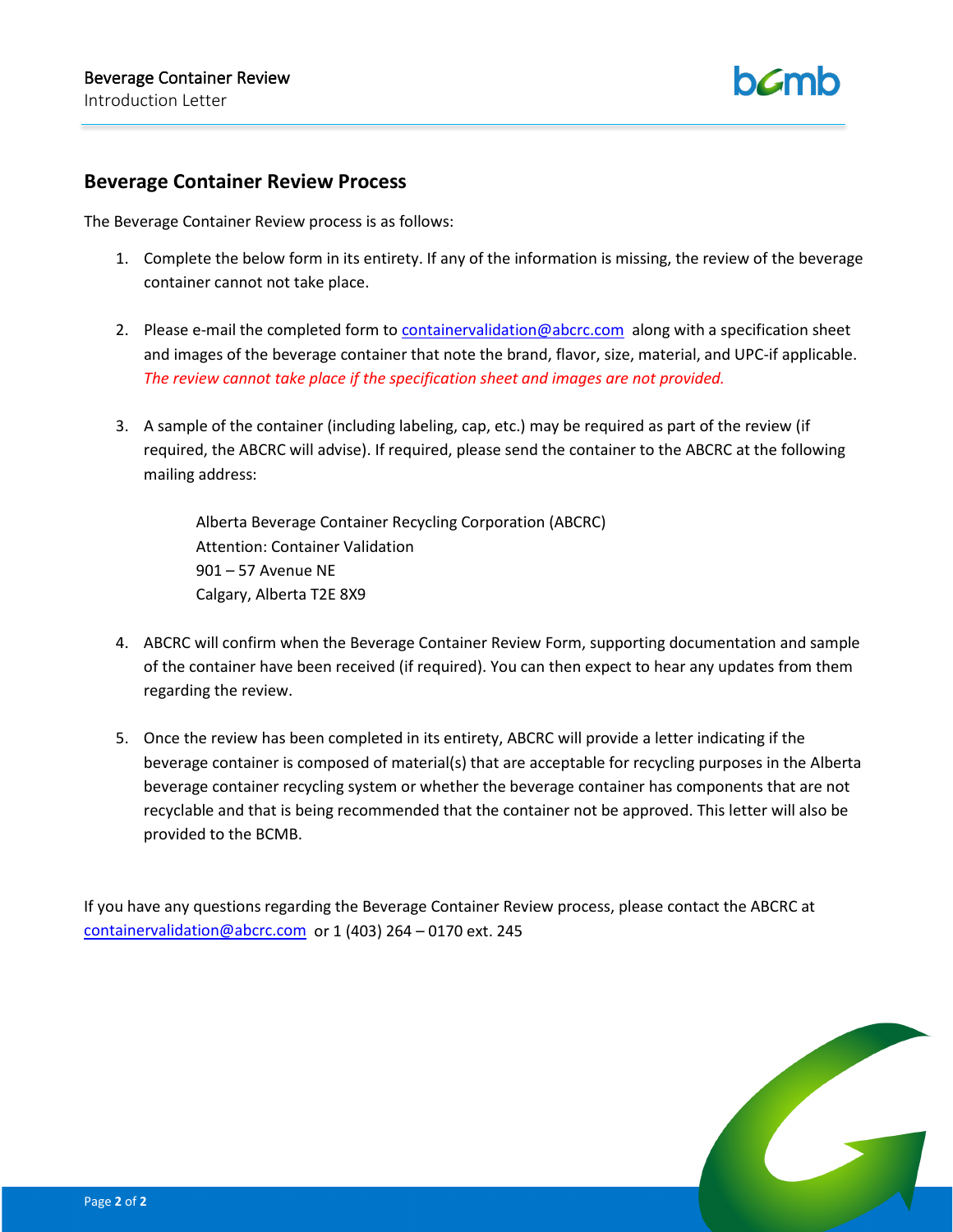

## **Beverage Container Review Form**

Please be advised that a Beverage Container Review cannot take place if:

- Any of the information in this form is incomplete;
- Images of container are not sent to ABCRC (front and back showing the brand, flavour, size, container material, and UPC (if applicable); and
- An empty sample of the container, upon request, is not mailed to ABCRC.

| Date:                                  |  |  |                                          |                          |  |  |  |
|----------------------------------------|--|--|------------------------------------------|--------------------------|--|--|--|
| Company:                               |  |  |                                          |                          |  |  |  |
| Address:                               |  |  |                                          |                          |  |  |  |
| <b>Primary Contact</b>                 |  |  |                                          | <b>Secondary Contact</b> |  |  |  |
| Name:                                  |  |  | Name:                                    |                          |  |  |  |
| Telephone:                             |  |  | Telephone:                               |                          |  |  |  |
| Email:                                 |  |  | Email:                                   |                          |  |  |  |
| <b>Container Information</b>           |  |  |                                          |                          |  |  |  |
| Beverage Container Type: Please Select |  |  |                                          |                          |  |  |  |
| Product Name:                          |  |  | Label Material:                          |                          |  |  |  |
| Size:                                  |  |  | Material/Method<br>used to adhere label: |                          |  |  |  |
| <b>Container Material:</b>             |  |  | Cap (lid) Material:                      |                          |  |  |  |